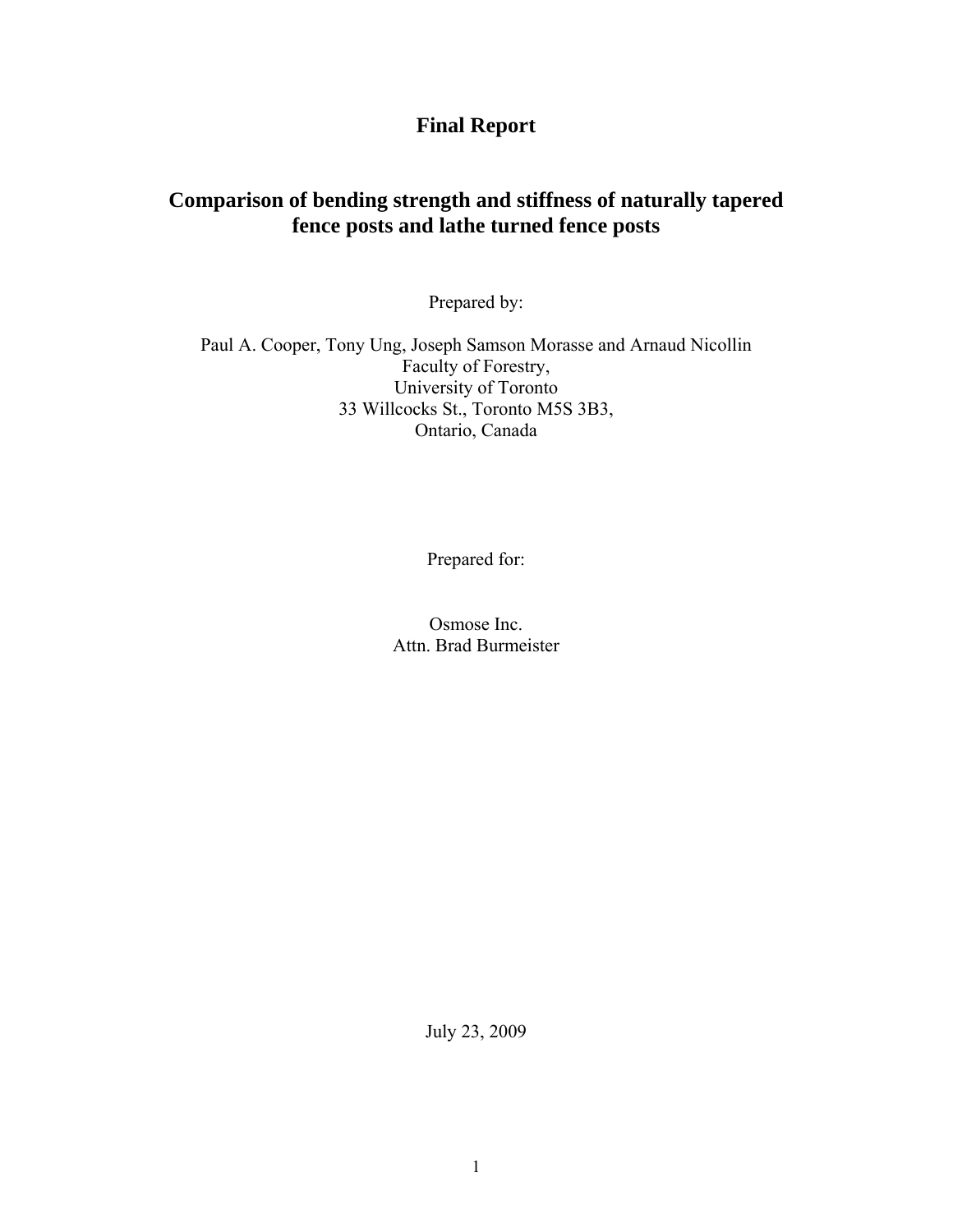#### **Introduction**

Treated wood fence posts can be prepared from naturally peeled tapered posts, which retain most of the wood fibre, and especially the treatable sapwood or can be shaped (dowelled) on a lathe to present a uniform shape and diameter. This latter approach removes significant sapwood and it is expected that the dowelled posts will be less strong in bending because of the reduced section and will be less well treated, especially where more wood is removed (towards the butt of the log).

The purpose of the proposed study is to compare the bending strength and stiffness and the preservative treatment quality of posts prepared by the two approaches.

### **Methodology**

Osmose/Spray Lakes delivered 100 lodgepole pine fence posts each of the two described types to our test facilities. Posts were all 7-feet in length and pointed ("pencilsharpened") at one end. Posts were pressure treated with chromated copper arsenate wood preservative.

The posts were air dried to below the fiber saturation point moisture content when delivered. To simulate post performance in the ground, the butt sections (about 3') were submerged in water (test method B in the ASTM D 1306) until the region was at or above the fiber saturation point moisture content. At MC>FSP, wood is weakest and there is no further effect on strength at higher moisture content.

 ASTM D 1036 (pole testing) tests were conducted using the machine test method whereby the posts were supported at both ends by wooden cradles (4" radius) and the load was applied at the ground line using a Zwick test machine (Figures 1 and 2). Before placing the posts on the test bench, the diameter at the butt, tip and loading point were measured, for the determination of the taper. Then they were placed in the cradles, with the most visible defect (knot or bark pocket) down. Deflection at the ground line was determined by the movement of the cross-head. The loading rate depends on the post length and diameter (see ASTM D 1306 section 22.1): 4.3 mm/min for the dowelled (diameter 3.3 inches) and 3.8 mm/min. for the peeled posts (average diameter 4.2 inches).



**Figure 1: Test setup**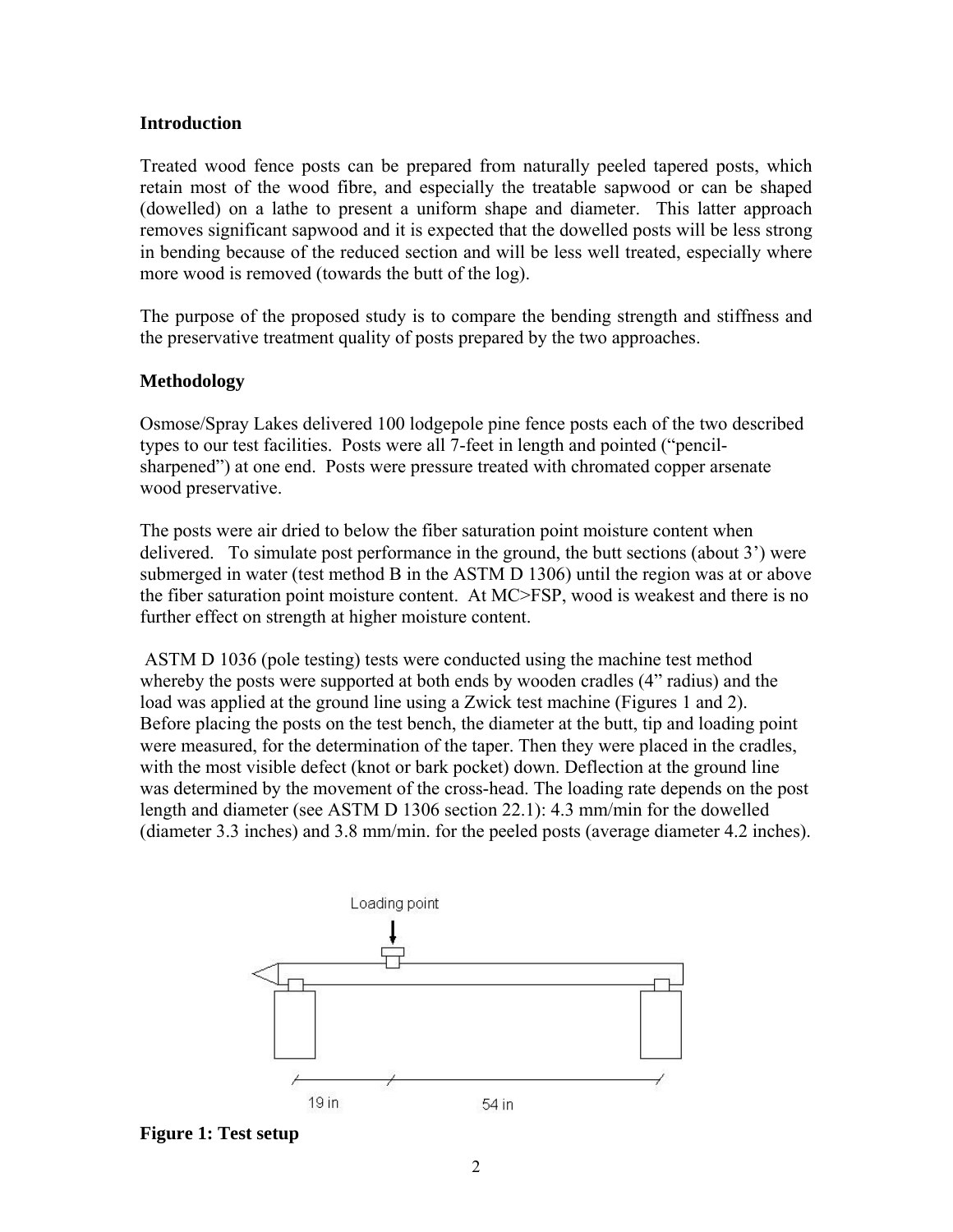

**Figure 2: Post test setup in Zwick test machine** 

After failure, the posts were cross cut near the ground line and a sample taken for moisture content and preservative penetration determination.

Strength comparisons were made based on load at failure and deflection at the proportional limit, since for this study we are more interested in the load resistances of the two types of posts. Modulus of rupture (MOR) and stiffness (Modulus of elasticity - MOE), corrected for differences in dimensions and taper to provide a wood fiber stress were also estimated. These provide an estimate of fiber strength and stiffness and indicate the relative performance of the two types of posts if they had equal geometry (size and taper).

Penetration was determined by the average of the minimum and maximum penetration depth of CCA in the wood in each disc from the ground line area.

### **Results**

## *Mechanical properties*

Table 1 here shows the mechanical properties of both types posts, regardless on their shapes or moisture content. The cumulative distributions of load capacities for the two types of posts are shown in Figure 3.

It can be seen that with a slightly higher average diameter (4.2 inches vs 3.3 inches) the peeled posts had significantly higher maximum load capacities; in fact the resistance to loading was more than double that of the dowelled posts. The cumulative distribution curves (Figure 3) indicate that the  $5<sup>th</sup>$  percentile (a measure of the effective strength or reliability of the posts) was about 2500 pounds for the tapered posts and 1000 pounds for the dowelled posts.

Even though they were bigger, the tapered posts were slightly more flexible. The deflection at proportional limit for peeled posts is a bit higher due to a higher uptake in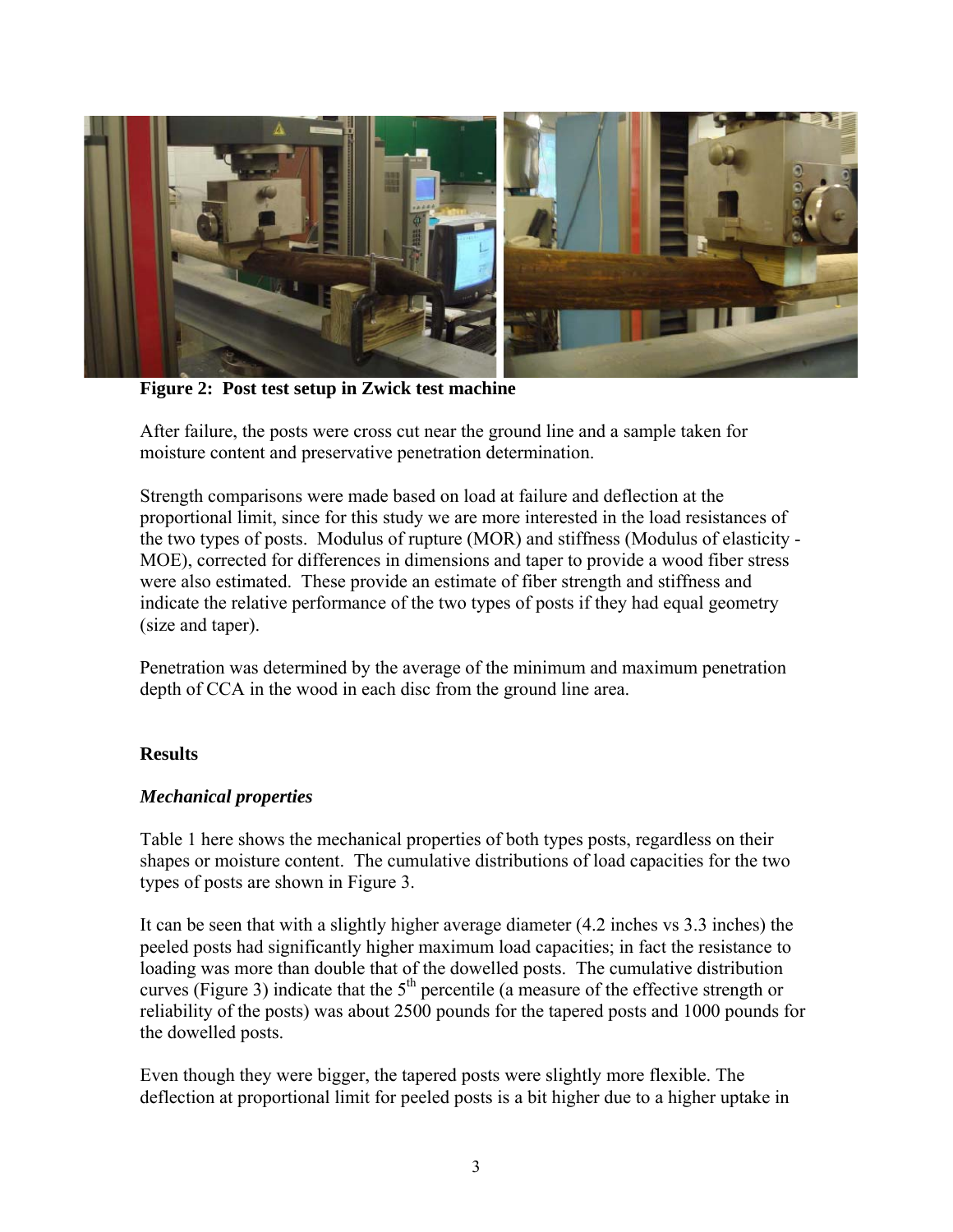moisture in the sapwood during soaking prior to testing. The dowelled posts were usually high in heartwood and did not absorb as much water on soaking.

The wood fiber characteristics (MOE and MOR were also estimated and the results are shown in Appendix A).

| Table 1: Comparison of strength and stiffness of two post types as indicated by |
|---------------------------------------------------------------------------------|
| failing load and deflection in the elastic range                                |

| Post<br>type | Failure load (lbs) |      | Deflection at proportional limit<br>inches (mm) |             |  |  |
|--------------|--------------------|------|-------------------------------------------------|-------------|--|--|
|              | Average            | s.d. | Average                                         | s.d.        |  |  |
| Peeled       | 3325               | 576  | 0.808(20.5)                                     | 0.090(2.29) |  |  |
| Dowelled     | 1479               | 313  | 0.751(19.1)                                     | 0.070(1.78) |  |  |



**Figure 3: Cumulative distributions of load carrying capacities of the two types of posts** 

## *Treatment quality*

The CCA penetrations of in the posts are summarized in Table 2. Both post types were variable in quality of treatment, with some posts having no sapwood left and very little preservative penetration. The peeled posts were a better treated on average compared to the dowelled posts, and were more consistent (lower standard deviation). The average penetration was 0.61" (15.4mm) for the peeled tapered posts compared to 0.41" (10.4mm) for the dowelled posts. The minimum penetration per post was generally lower for dowelled posts (Figure 4 - all the minimum values are sorted by ascending penetration depth (mm)).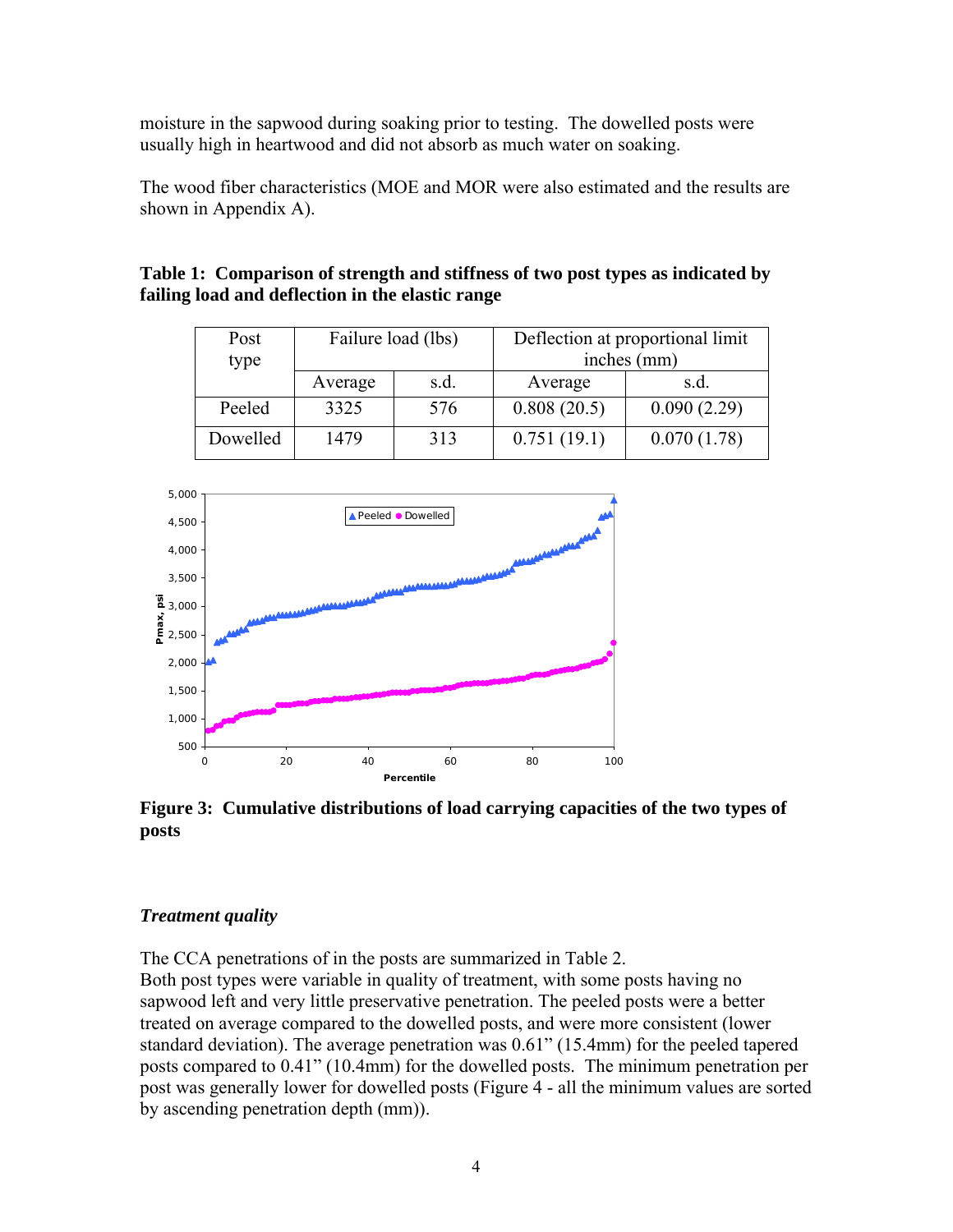| Posts   | Percentage of<br>treated wood |      | Penetration<br>Inches (mm) |           |            |            |            |           |
|---------|-------------------------------|------|----------------------------|-----------|------------|------------|------------|-----------|
|         | average                       | s.d. | Minimum                    |           | Maximum    |            | Average    |           |
|         |                               |      | average                    | s.d.      | average    | s.d.       | average    | s.d.      |
| Peeled  | 25.4                          | 10.9 | 0.44(11.2)                 | 0.27(6.8) | 0.77(19.5) | 0.33(8.4)  | 0.61(15.4) | 0.29(7.3) |
| Doweled | 22.3                          | 15.6 | 0.23(5.8)                  | 0.27(6.8) | 0.59(14.9) | 0.41(10.5) | 0.41(10.4) | 0.31(7.9) |

**Table 2: CCA penetration characteristics of the two post types.** 

For 40% of the dowelled posts, there was a part of the circumference where the CCA penetration did not exceed 2mm deep, making them more susceptible to decay and sensitive to handling misuses that could remove the thin protective layer. On peeled posts, less than 5% of the peeled posts had this low penetration since less sapwood was removed by the peeling process. About 80% of the peeled tapered posts had minimum penetration greater than 5mm while dowelled posts had less than 50% of the posts with greater than 5mm minimum penetration.



**Figure 4: Minimum penetration measured in 100 posts of each type, plotted in ascending order** 

Photographs of the post sections near the ground line are shown in Figures 5 and 6.

## **Summary and Conclusions**

One hundred lodgepole pine posts each of peeled tapered and dowelled posts were tested in bending. The larger peeled tapered posts (average diameter at ground line of 4.2 inches) were more than twice as strong as the dowelled posts (diameter 3.3") based on the load capacity when tested in bending. These posts were also more flexible (deflected more, probably as a result of the drier heartwood in the dowelled posts.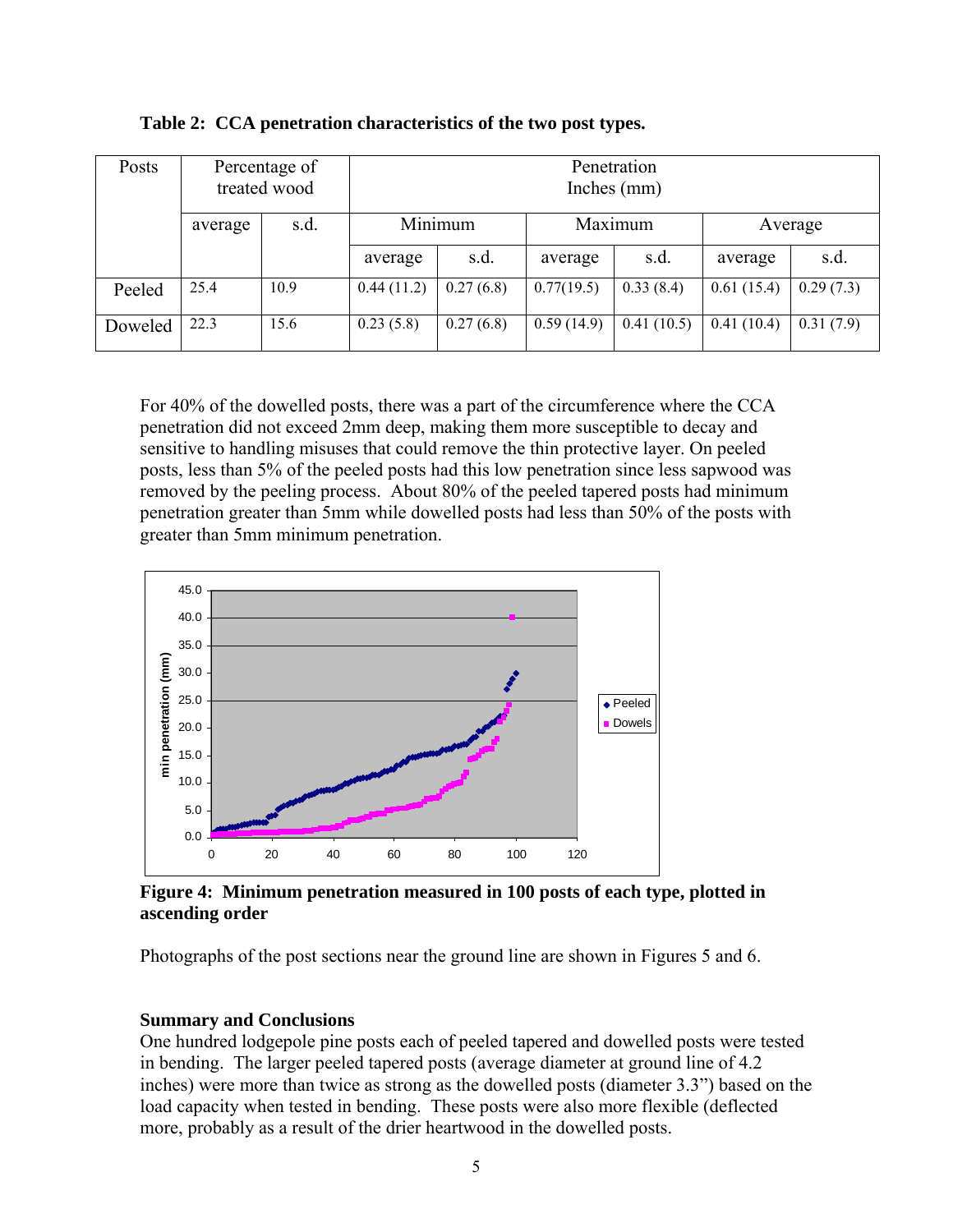The quality of CCA penetration was higher in the peeled tapered posts also because of the greater amount of retained sapwood. Average penetration was about 50% higher in the peeled tapered posts and about 80% of these posts had minimum penetration greater than 5mm while dowelled posts had less than 50% of the posts with greater than 5mm minimum penetration.



**Figure 4: CCA penetration at ground line in peeled posts**